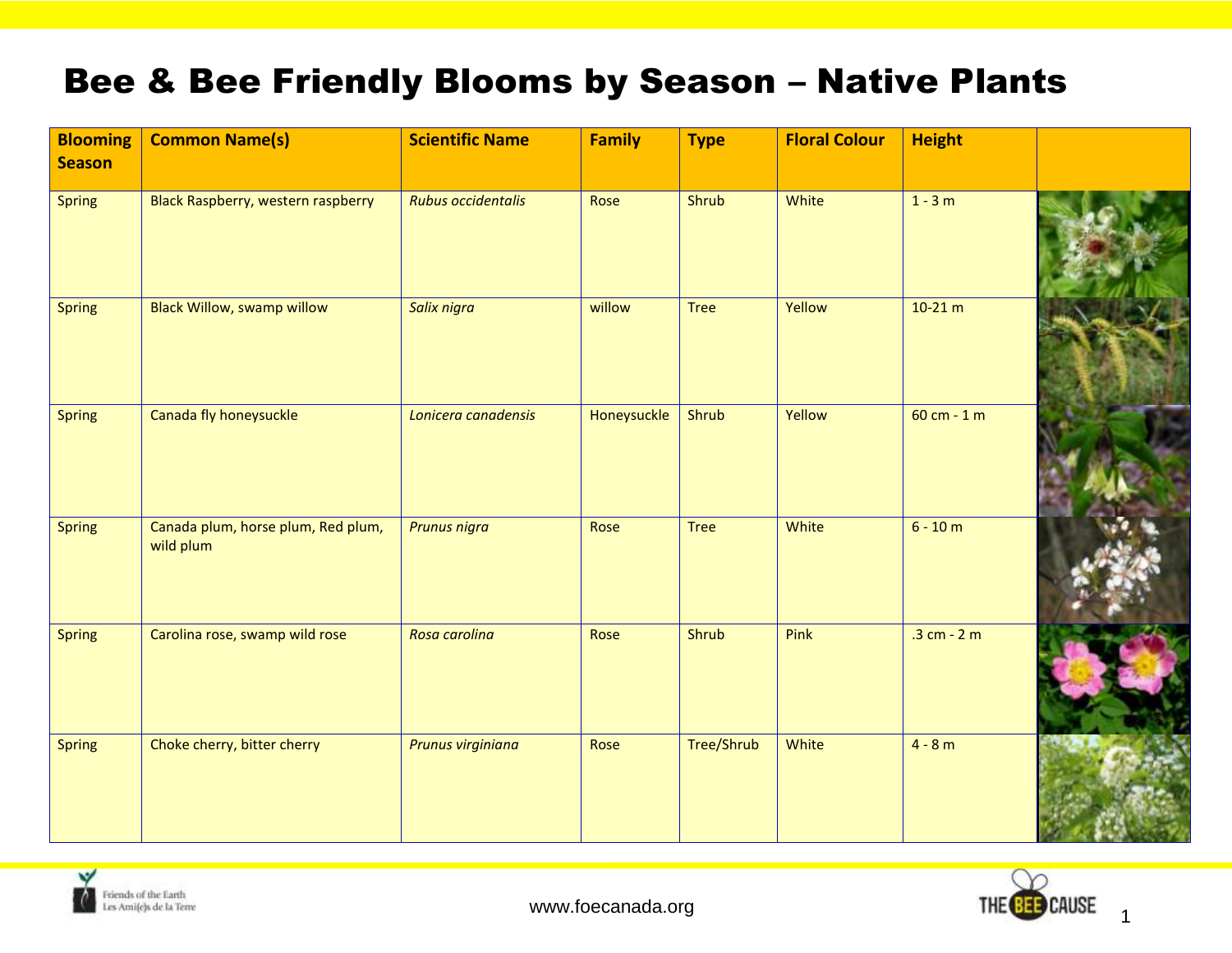| <b>Spring</b> | Downy shadbush, downy<br>serviceberry, downy Juneberry, tree<br>shadbush                                                                 | Amelanchier arborea         | Rose       | Tree/Shrub        | White                          | $4 - 10 m$      |  |
|---------------|------------------------------------------------------------------------------------------------------------------------------------------|-----------------------------|------------|-------------------|--------------------------------|-----------------|--|
| <b>Spring</b> | Eastern prickly gooseberry, pasture<br>gooseberry, dogberry, dogbramble                                                                  | Ribes cynosbati             | Gooseberry | Shrub             | White, Yellow,<br>Green, Brown | $60 cm - 1.5 m$ |  |
| <b>Spring</b> | Eastern Redbud, Judas-tree,                                                                                                              | Cercis canadensis           | Pea        | <b>Tree/Shrub</b> | Pink                           | $4 - 12 m$      |  |
| <b>Spring</b> | Eastern waterleaf, Virginia waterleaf,<br>Shawnee salad, John's cabbage,                                                                 | Hydrophyllum<br>virginianum | Waterleaf  | Forb              | White, Purple,<br>Pink         | $20 - 80$ cm    |  |
| <b>Spring</b> | Fragrant sumac, skunkbush,                                                                                                               | <b>Rhus aromatica</b>       | Cashew     | Shrub             | Yellow                         | $1.2 - 2 m$     |  |
| <b>Spring</b> | Highbush Blueberry, tall Blueberry,<br>swamp Blueberry, rabbiteye<br>Blueberry, southern black Blueberry,<br>southern highbush Blueberry | Vaccinium corymbosum        | Heath      | Shrub             | White                          | $1.5 - 4.5$ m   |  |
| <b>Spring</b> | Lanceleaf coreopsis, lanceleaf<br>tickseed, sand tickseed, garden<br>coreopsis, longstalked coreopsis                                    | Coreopsis lanceolata        | Aster      | Forb              | Yellow                         | $30 - 60$ cm    |  |



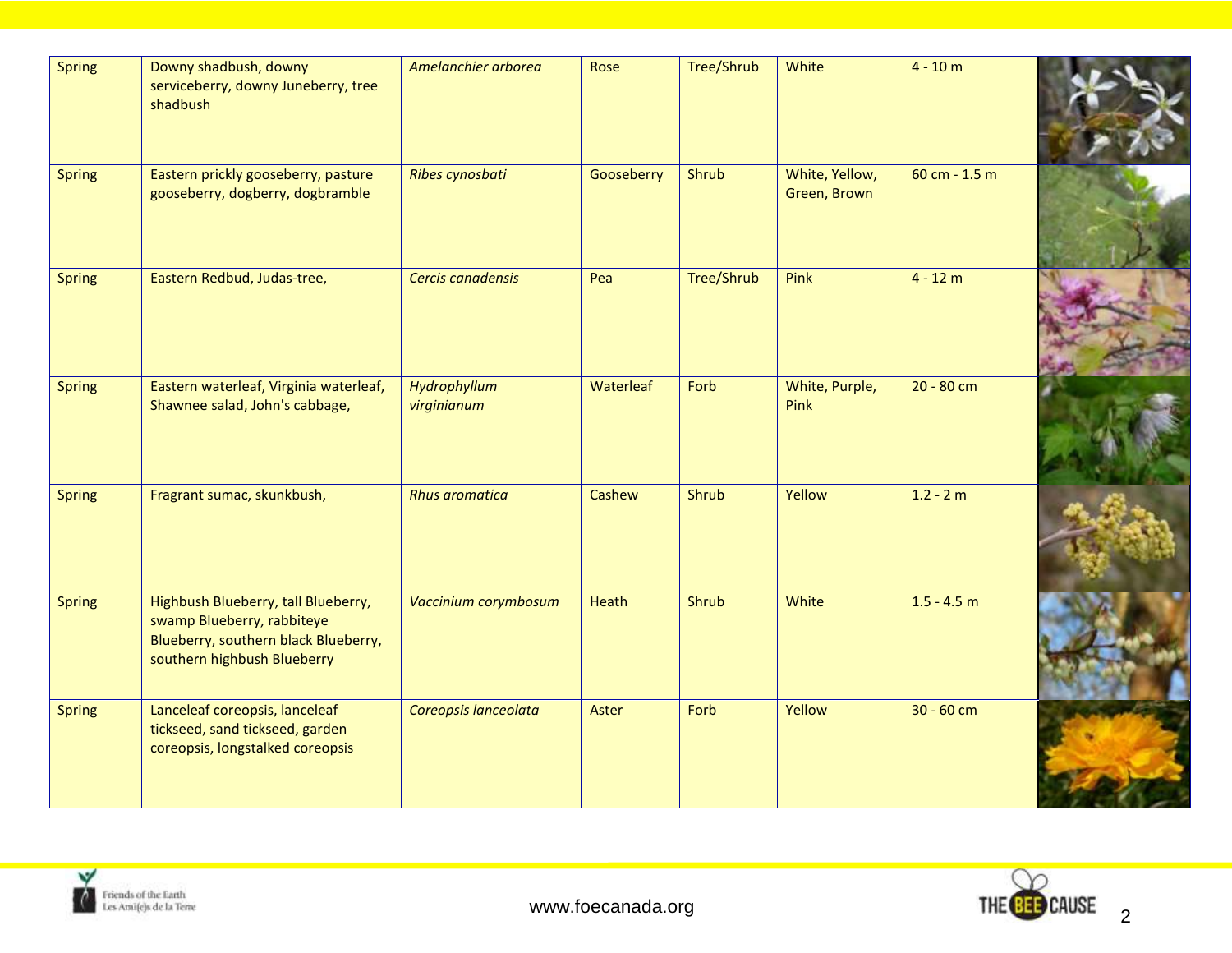| <b>Spring</b> | Low shadbush, low serviceberry, low<br>Juneberry, low shadblow                                                                                                                                      | <b>Amelanchier humilis</b> | Rose             | Shrub             | White                         | $1.5 - 6 m$              |  |
|---------------|-----------------------------------------------------------------------------------------------------------------------------------------------------------------------------------------------------|----------------------------|------------------|-------------------|-------------------------------|--------------------------|--|
| <b>Spring</b> | Mountain fly honeysuckle, Blue fly<br>honeysuckle, velvet honeysuckle                                                                                                                               | Lonicera villosa           | Honeysuckle      | Shrub             | Yellow                        | 30 - 90 cm               |  |
| <b>Spring</b> | Mountain shadbush, mountain<br>serviceberry, mountain Juneberry,<br>mountain sugarplum, Bartram's<br>chuckleypear (NL), Bartram's<br>serviceberry, oblong-fruit<br>serviceberry, northern Juneberry | Amelanchier bartramiana    | Rose             | Shrub             | White                         | different class<br>sizes |  |
| <b>Spring</b> | Pin cherry, bird cherry, fire cherry,<br>wild Red cherry, hay cherry, pigeon<br>cherry                                                                                                              | Prunus pensylvanica        | Rose             | <b>Tree/Shrub</b> | White                         | $7.5 - 12 m$             |  |
| <b>Spring</b> | Pussy willow, silver willow, large<br>pussy willow                                                                                                                                                  | <b>Salix discolor</b>      | willow           | <b>Tree/Shrub</b> | White, Green,<br><b>Brown</b> | $2 - 8 m$                |  |
| <b>Spring</b> | Red columbine, wild Red columbine,<br>Canadian columbine, rock bells,<br>eastern Red columbine                                                                                                      | Aquilegia canadensis       | <b>Buttercup</b> | Forb              | Red, Pink, Yellow             | $0.3 - 0.9$ m            |  |
| <b>Spring</b> | Saskatoonberry, alderleaf shadbush,<br>northwestern serviceberry,<br>northwestern Juneberry, western<br>shadbush, Pacific serviceberry,<br>Saskatoon serviceberry                                   | Amelanchier alnifolia      | Rose             | Shrub             | White                         | $1 - 5m$                 |  |

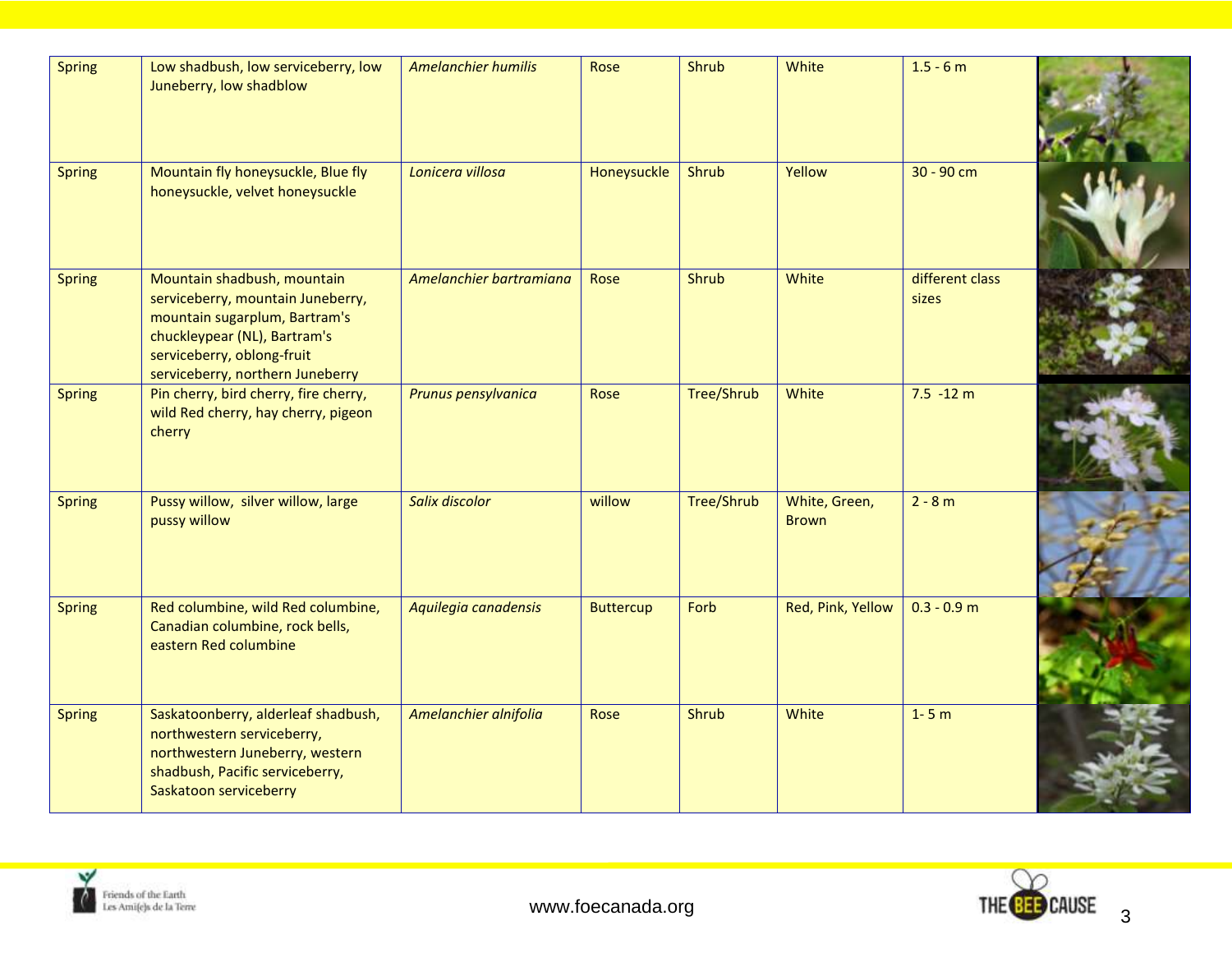| <b>Spring</b> | Spotted geranium, spotted cranesbill                                 | Geranium maculatum      | Geranium      | Forb        | White, Purple,<br>Pink       | 30 - 70 cm    |  |
|---------------|----------------------------------------------------------------------|-------------------------|---------------|-------------|------------------------------|---------------|--|
| <b>Spring</b> | Sweet crab apple, wild crab apple                                    | Malus coronaria         | Rose          | Tree/Shrub  | White, Pink                  | up to 12 m    |  |
| <b>Spring</b> | Virginia Bluebells, Virginia cowslip                                 | Mertensia virginica     | <b>Borage</b> | Forb        | Light Blue, Pink,<br>Purple  | $20 - 60$ cm  |  |
| <b>Spring</b> | Wild black cherry, black cherry, rum<br>cherry                       | <b>Prunus serotina</b>  | Rose          | <b>Tree</b> | White                        | $18 - 27 m$   |  |
| <b>Spring</b> | Wild black currant, American black<br>currant, eastern black currant | <b>Ribes americanum</b> | Gooseberry    | Shrub       | White,<br>Yellow             | 90 cm - 1.8 m |  |
| <b>Spring</b> | Wild lupine, sundial lupine                                          | Lupinus perennis        | Pea           | Forb        | Blue,<br>Purple              | $20 - 60$ cm  |  |
| <b>Spring</b> | Wild Red currant, swamp Red currant                                  | <b>Ribes triste</b>     | Gooseberry    | Shrub       | Red, Green,<br>Purple, Brown | $1 - 3m$      |  |



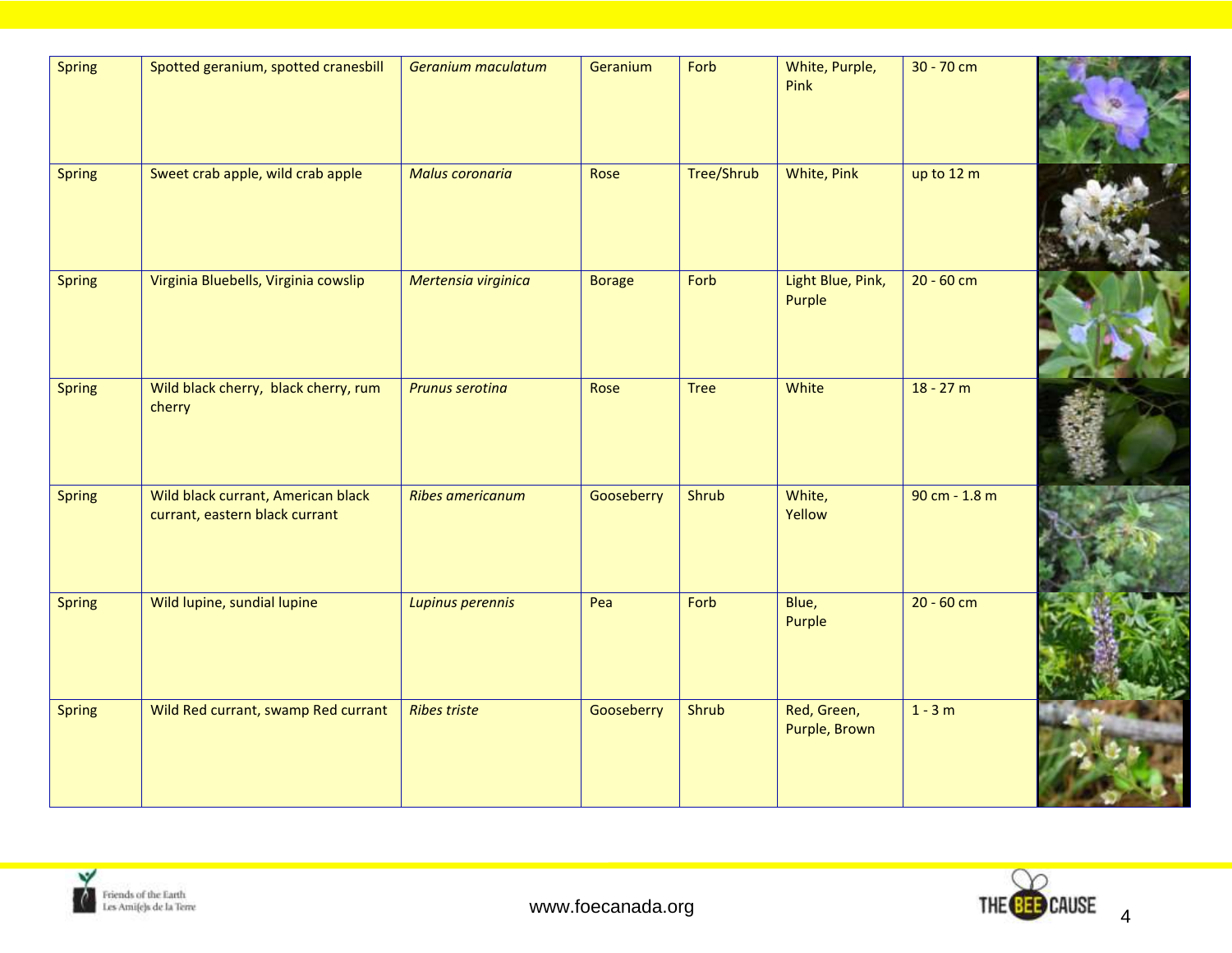| <b>Spring</b>            | Wild strawberry                                                                | Fragaria virginiana   | rose              | Forb        | White                                    | $5 - 25$ cm  |  |
|--------------------------|--------------------------------------------------------------------------------|-----------------------|-------------------|-------------|------------------------------------------|--------------|--|
| Spring,<br><b>Summer</b> | Canada anemone, meadow anemone,<br>roundleaf thimbleweed, Canada<br>windflower | Anemone canadensis    | <b>Buttercup</b>  | Forb        | White                                    | 15-80 cm     |  |
| Spring,<br><b>Summer</b> | <b>Cardinal flower</b>                                                         | Lobelia cardinalis    | <b>Bellflower</b> | Forb        | Red                                      | $1 - 1.5$ m  |  |
| Spring,<br><b>Summer</b> | Cranberry, large cranberry, American<br>cranberry                              | Vaccinium macrocarpon | Heath             | Drawf shrub | White,<br>Pink                           | .20 cm       |  |
| Spring,<br><b>Summer</b> | Golden alexanders, golden meadow<br>parsnip                                    | Zizia aurea           | Carrot            | Forb        | Yellow                                   | 30 to 75 cm  |  |
| Spring,<br><b>Summer</b> | <b>Hairy honeysuckle</b>                                                       | Lonicera hirsuta      | Honeysuckle       | Shrub       | Orange, Yellow                           | up to 3 m    |  |
| Spring,<br><b>Summer</b> | Horsemint, Spotted Bee Balm                                                    | Monarda punctata      | <b>Mint</b>       | Forb        | White, Pink,<br>Yellow, Green,<br>Purple | $30 - 90$ cm |  |



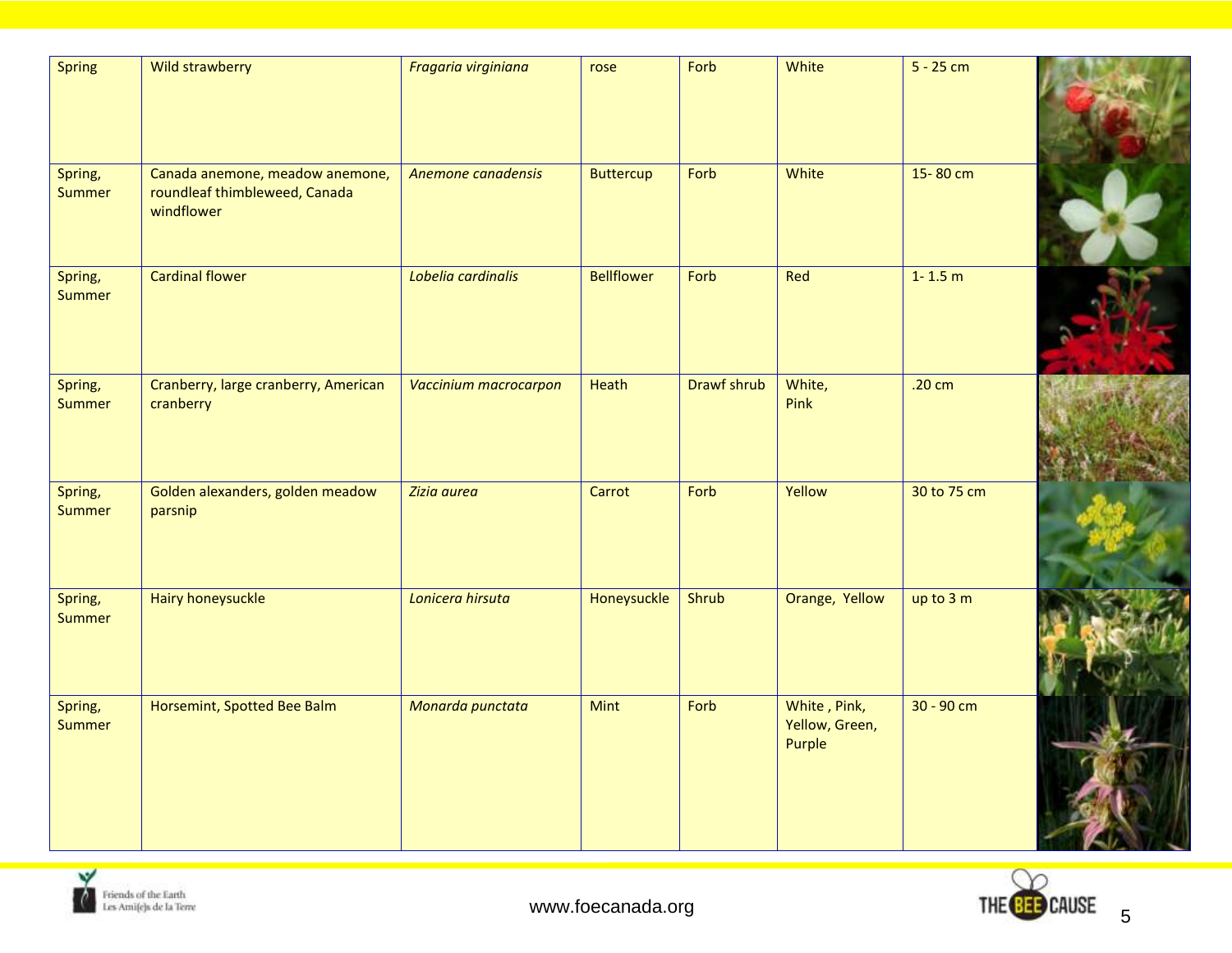| Spring,<br>Summer | Pinate Prairie Coneflower, Grey-<br>headed Prairie Coneflower, Yellow<br>coneflower, Mexican hat plant | Ratibida pinnata         | Aster       | Forb  | Yellow                         | 45 cm - 2 m     |  |
|-------------------|--------------------------------------------------------------------------------------------------------|--------------------------|-------------|-------|--------------------------------|-----------------|--|
| <b>Summer</b>     | Blue giant hyssop, fennel giant<br>hyssop, anise hyssop, lavendar giant<br>hyssop                      | Agastache foeniculum     | <b>Mint</b> | Forb  | <b>Blue, Purple</b>            | $60 cm - 1.2 m$ |  |
| <b>Summer</b>     | Bergamot, beebalm, scarlet beebalm,<br>Oswego-tea,                                                     | Monarda didym            | Mint        | Forb  | <b>Scarlet Red</b>             | 60 cm - 2m      |  |
| <b>Summer</b>     | Blackroot, Virginia culver's-root                                                                      | Veronicastrum virginicum | Figwort     | Forb  | White, Blue, Pink              | 90 cm - 1.8 m   |  |
| <b>Summer</b>     | Bush honeysuckle, northern bush<br>honeysuckle                                                         | Diervilla lonicera       | Honeysuckle | Shrub | Red, Orange,<br>Yellow, Purple | $30 cm - 1 m$   |  |
| <b>Summer</b>     | Butterfly weed, pleurisy root, Orange<br>milkweed, chigger flower                                      | Asclepias tuberosa       | Milkweed    | Forb  | Orange, Yellow                 | 30 - 75 cm      |  |
| <b>Summer</b>     | Common boneset, perfoliate<br>thoroughwort                                                             | Eupatorium perfoliatum   | Aster       | Forb  | White                          | $1 - 1.5 m$     |  |



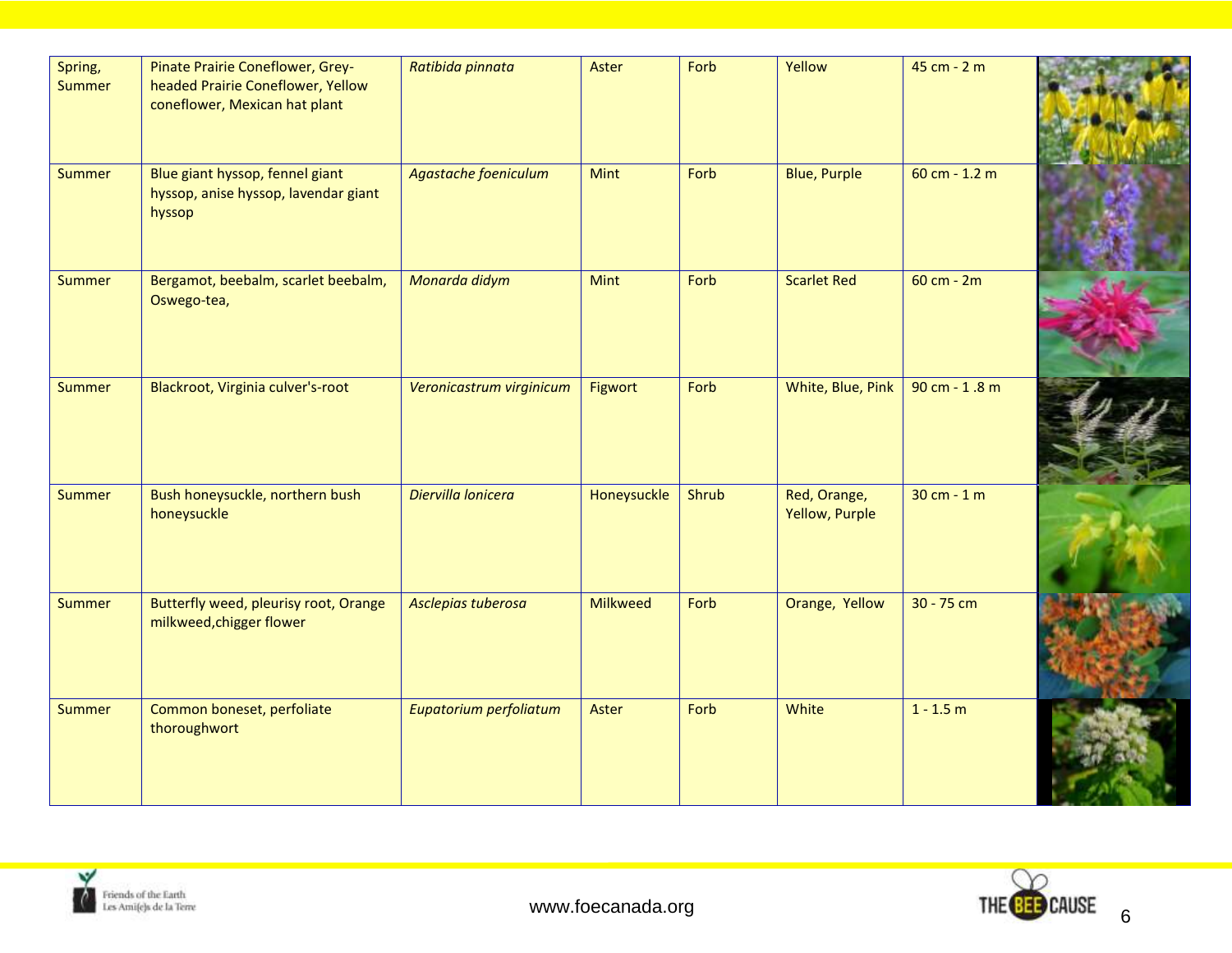| Summer        | Common milkweed, silkweed, silky<br>swallowwort                                                    | Asclepias syriaca         | Milkweed            | Forb  | White, Purple | $50 - 1.5 m$    |  |
|---------------|----------------------------------------------------------------------------------------------------|---------------------------|---------------------|-------|---------------|-----------------|--|
| Summer        | Cutleaf coneflower, tall coneflower,<br>wild goldenglow, greenhead<br>coneflower                   | Rudbeckia laciniata       | Aster               | Forb  | Yellow        | 45 cm - 3 m     |  |
| <b>Summer</b> | Fireweed, great willowherb, French<br>willow                                                       | Chamerion angustifolium   | Evening<br>Primrose | Forb  | Pink          | $60 cm - 1.8 m$ |  |
| <b>Summer</b> | Flowering raspberry, Purpleflowering<br>raspberry                                                  | <b>Rubus odoratus</b>     | Rose                | Shrub | Pink, Purple  | $.9 cm - 2 m$   |  |
| <b>Summer</b> | Hairy beardtongue, northeastern<br>beardtongue                                                     | <b>Penstemon hirsutus</b> | Figwort             | Forb  | Pink, Purple  | 30 - 90 cm      |  |
| Summer        | Leafcup (or cup plant), cup<br>rosinweed, carpenter weed, Indian<br>cup, ragged cup, compass plant | Silphium perfoliatum      | Aster               | Forb  | Yellow        | $1.2 - 2.4$ m   |  |
| Summer        | Meadow rose, smooth wild rose                                                                      | Rosa blanda               | Rose                | Shrub | White, Pink   | up to $1.5 m$   |  |



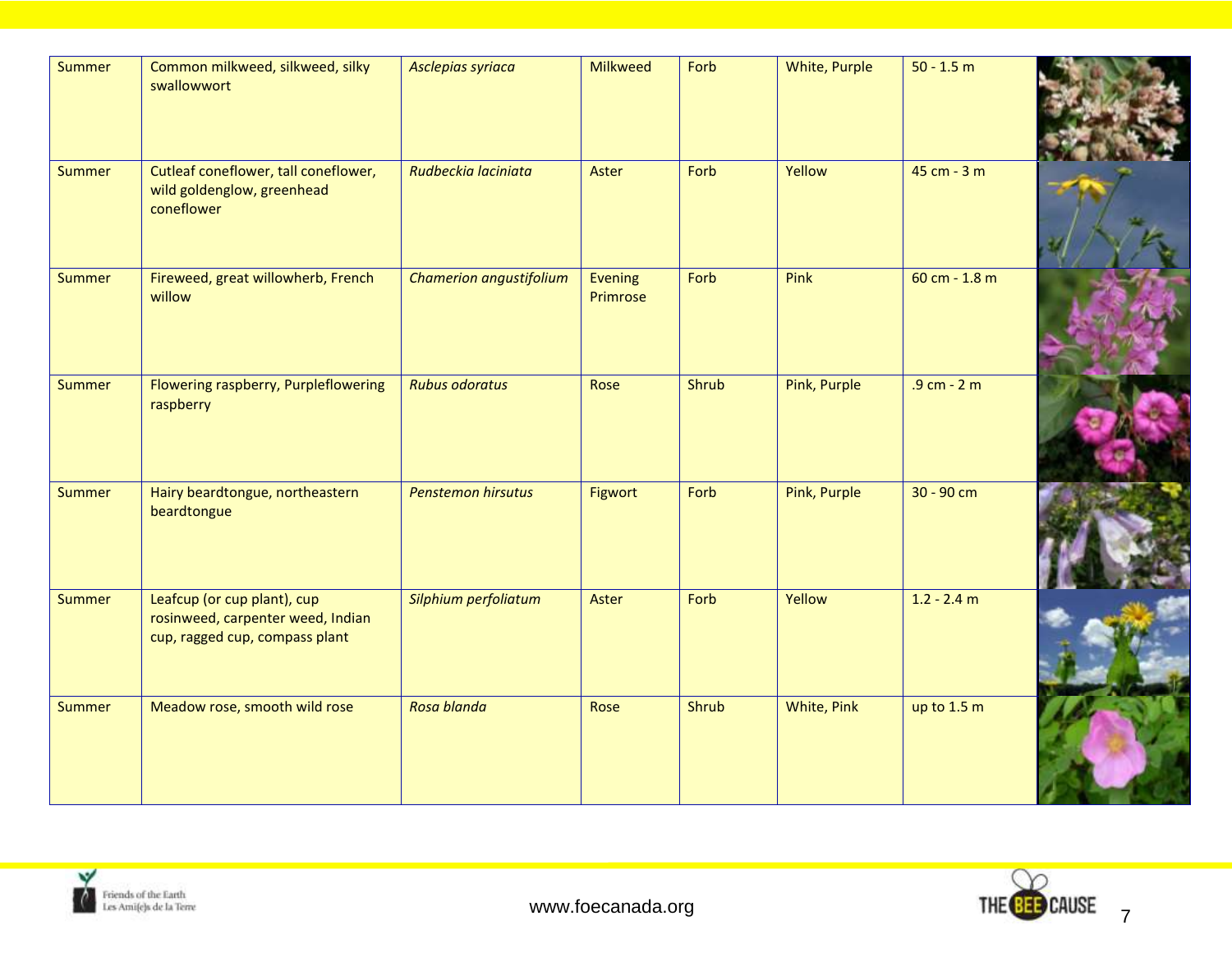| Summer | Northern meadowsweet, broadleaf<br>meadowsweet                                       | Spiraea alba var. latifolia | Rose   | Shrub      | White, Pink           | 30 cm $-1.5$ m  |  |
|--------|--------------------------------------------------------------------------------------|-----------------------------|--------|------------|-----------------------|-----------------|--|
| Summer | Paleleaf sunflower, paleleaf woodland<br>sunflower, roughleaf sunflower              | <b>Helianthus strumosus</b> | Aster  | Forb       | Yellow                | $0.9 - 2.1 m$   |  |
| Summer | Purple Coneflower, eastern Purple<br>coneflower                                      | Echinacea purpurea          | Aster  | Forb       | Pink, Purple          | $15 - 60$ cm    |  |
| Summer | Purple prairie clover                                                                | Dalea purpurea              | Pea    | Forb       | Purple, Pink          | 30 - 90 cm      |  |
| Summer | Red raspberry, wild Red raspberry                                                    | <b>Rubus idaeus</b>         | Rose   | Shrub      | White                 | up to 2m        |  |
| Summer | Spotted Joe-Pye weed, Purple Joe-Pye<br>weed, Purple boneset, spotted<br>trumpetweed | Eutrochium maculatum        | Aster  | Forb       | Pink                  | $60 cm - 1.8 m$ |  |
| Summer | Staghorn sumac, vinegar tree, velvet<br>sumac                                        | <b>Rhus typhina</b>         | Cashew | Tree/Shrub | Red, Yellow,<br>Green | up to $8m$      |  |

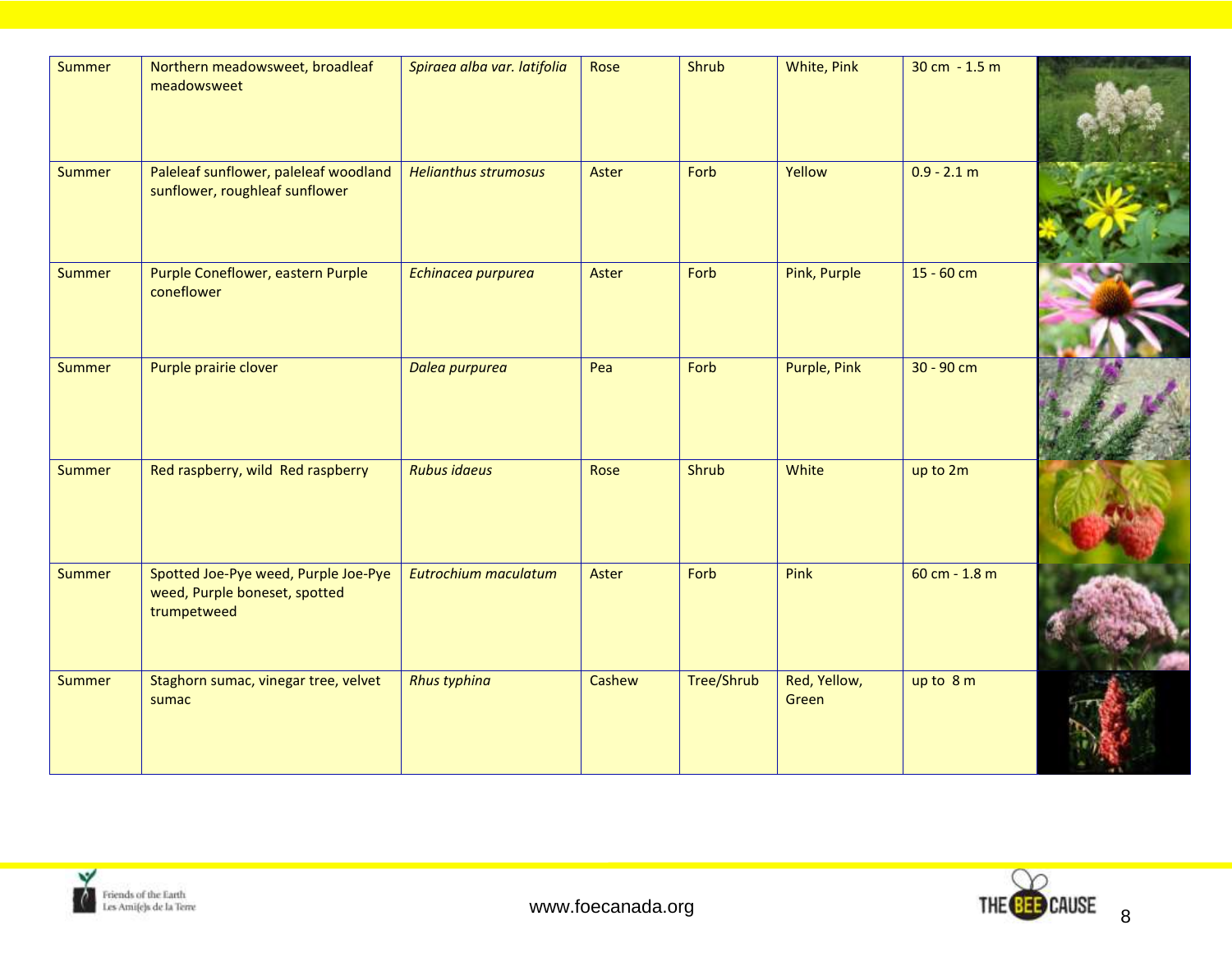| <b>Summer</b> | Swamp milkweed                                                                                   | Asclepias incarnata            | <b>Milkweed</b> | Forb | Pink, Purple           | $1.2 - 1.5$ m    |  |
|---------------|--------------------------------------------------------------------------------------------------|--------------------------------|-----------------|------|------------------------|------------------|--|
| <b>Summer</b> | Virginia mountainmint                                                                            | Pycnanthemum<br>virginianum    | <b>Mint</b>     | Forb | White                  | $30 - 90$ cm     |  |
| <b>Summer</b> | Wild bergamot, Oswego-tea, wild<br>horsemint, mintleaf beebalm                                   | Monarda fistulosa              | <b>Mint</b>     | Forb | Purple, White,<br>Pink | $60 cm - 1.2 m$  |  |
| <b>Summer</b> | Woodland sunflower, divergent<br>sunflower, rough sunflower                                      | <b>Helianthus divaricatus</b>  | Aster           | Forb | Yellow                 | $40 - 1.5 m$     |  |
| <b>Summer</b> | Yellow giant hyssop, catnip giant<br>hyssop                                                      | Agastache nepetoides           | <b>Mint</b>     | Forb | Yellow, green          | 30 cm - $1.5$ m  |  |
| <b>Summer</b> | Zigzag goldenrod, Broadleaved<br>goldenrod                                                       | Solidago flexicaulis           | Aster           | Forb | Yellow                 | $30 cm - 1 m$    |  |
| Fall          | Calico aster, narrowleaf calico aster<br>(var. angustifolius), starved aster,<br>one-sided aster | Symphyotrichum<br>lateriflorum | Aster           | Forb | White, Purple          | $30 cm - 1.20 m$ |  |



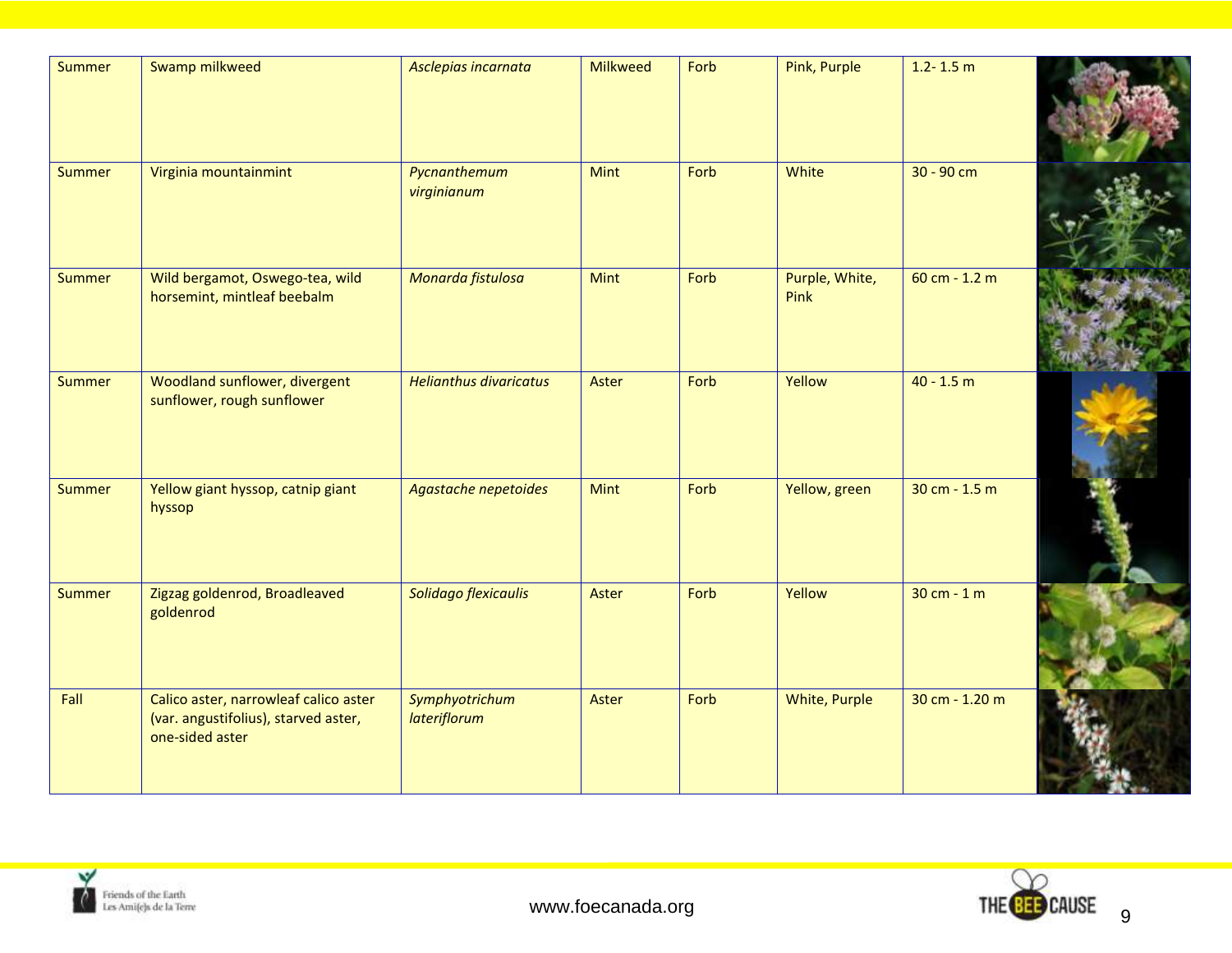| Fall                   | <b>Canada Goldenrod</b>                                                                                                        | Solidago canadensis                          | Aster             | Forb | Yellow                       | 30 cm - 1.20 m  |  |
|------------------------|--------------------------------------------------------------------------------------------------------------------------------|----------------------------------------------|-------------------|------|------------------------------|-----------------|--|
| Fall                   | Great Blue lobelia, Blue cardinal<br>flower, great lobelia                                                                     | Lobelia siphilitica                          | <b>Bellflower</b> | Forb | <b>Blue</b>                  | 30 cm - 1.20 m  |  |
| Fall                   | Heath aster, Densee-flowered aster,<br>Many-flowered aster, White heath<br>aster                                               | Symphyotrichum<br>ericoides                  | Aster             | Forb | White, Pink,<br>Yellow, Blue | 30 - 90 cm      |  |
| Fall                   | New England Aster, Michaelmas daisy                                                                                            | Symphyotrichum novae-<br>angliae             | Aster             | Forb | Purple, Pink                 | up to 1 m       |  |
| Fall                   | Slender blazing-star, Ontario blazing-<br>star, barrelhead gayfeather,<br>cylindrical blazing-star, few-headed<br>blazing-star | Liatris cylindracea                          | Aster             | Forb | Purple                       | 15 - 45 cm      |  |
| Fall                   | Smooth Blue aster, glaucous aster                                                                                              | Symphyotrichum laeve<br>(L.) Á.Löve & D.Löve | Aster             | Forb | <b>Blue, Purple</b>          | 30 cm - $1.2$ m |  |
| Fall,<br><b>Summer</b> | Black-eyed Susan, hairy coneflower                                                                                             | Rudbeckia hirta                              | Aster             | Forb | Yellow                       | 30 cm - $1.5$ m |  |



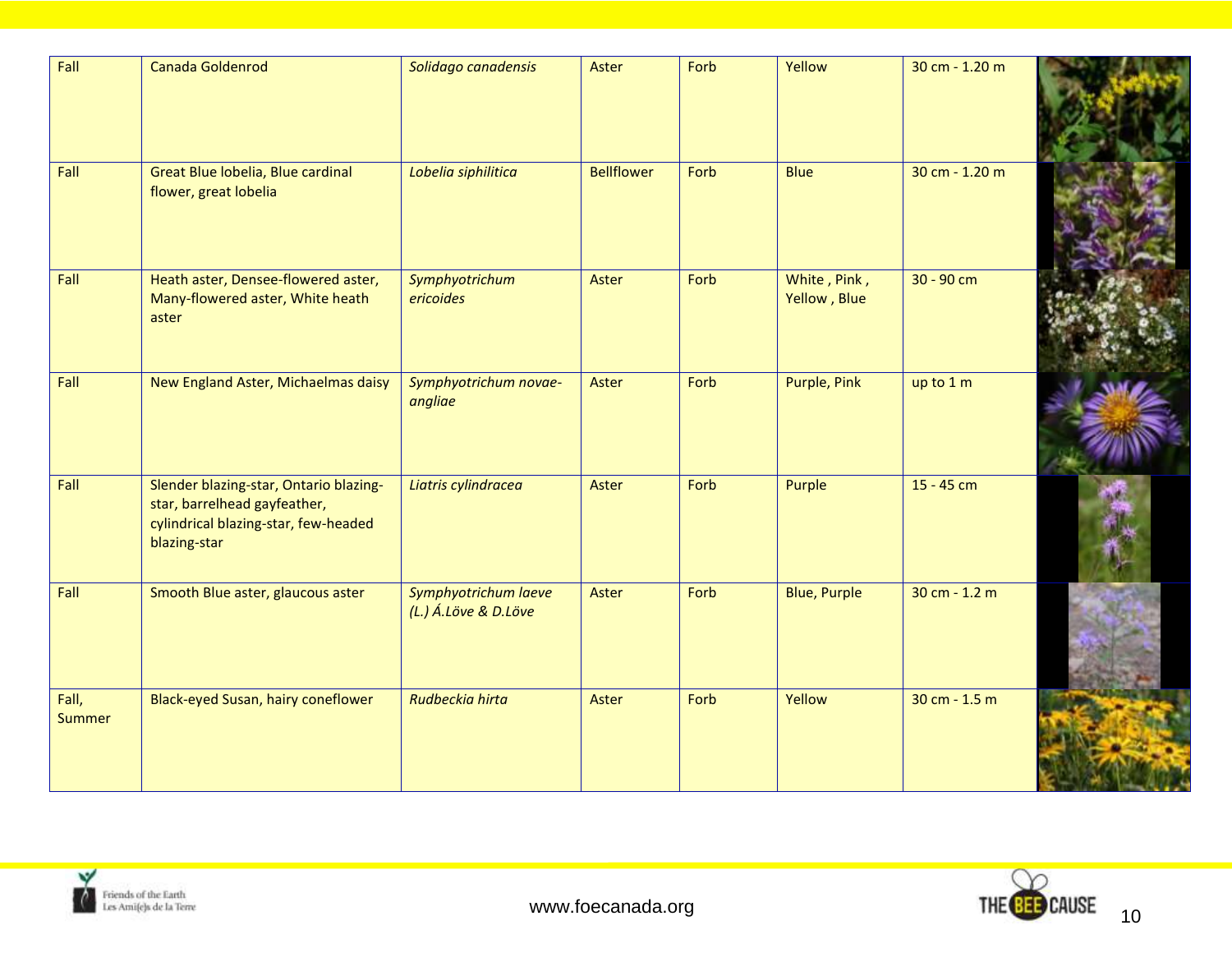| Fall,<br><b>Summer</b> | Carpenter's-square, Maryland figwort,<br>eastern figwort, woodland figwort,       | Scrophularia marilandica | Snapdragon | Forb | Red    | $1.5 - 3 m$ |  |
|------------------------|-----------------------------------------------------------------------------------|--------------------------|------------|------|--------|-------------|--|
| Fall,<br><b>Summer</b> | Common sneezeweed, Fall<br>sneezeweed, swamp sunflower                            | Helenium autumnale       | Aster      | Forb | Yellow | $1 - 1.5$ m |  |
| Fall,<br><b>Summer</b> | Gray-stemmed goldenrod, gray<br>goldenrod, oldfield goldenrod, wood<br>goldenrod, | Solidago nemoralis       | Aster      | Forb | Yellow | up to 1 m   |  |